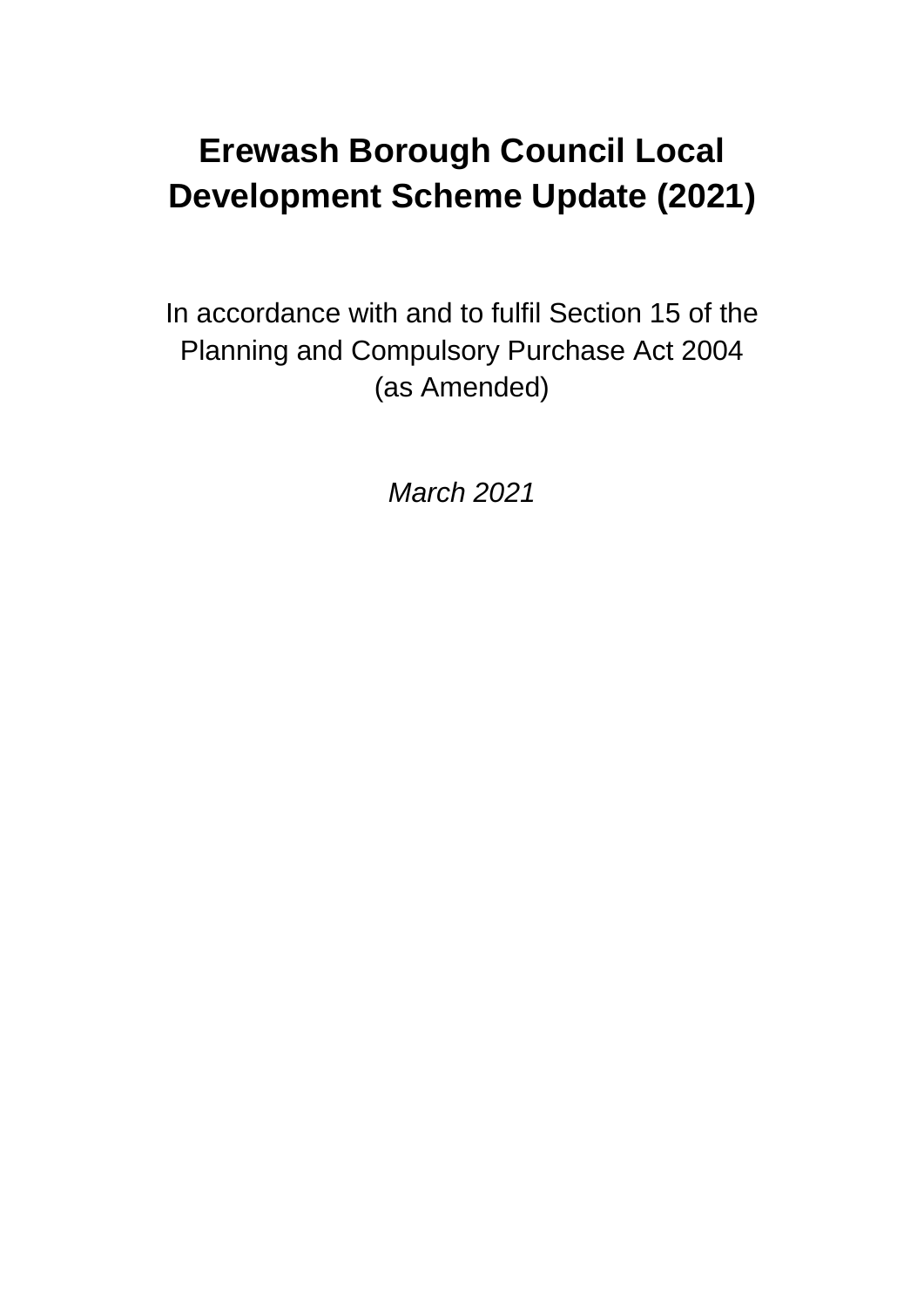## **Contents**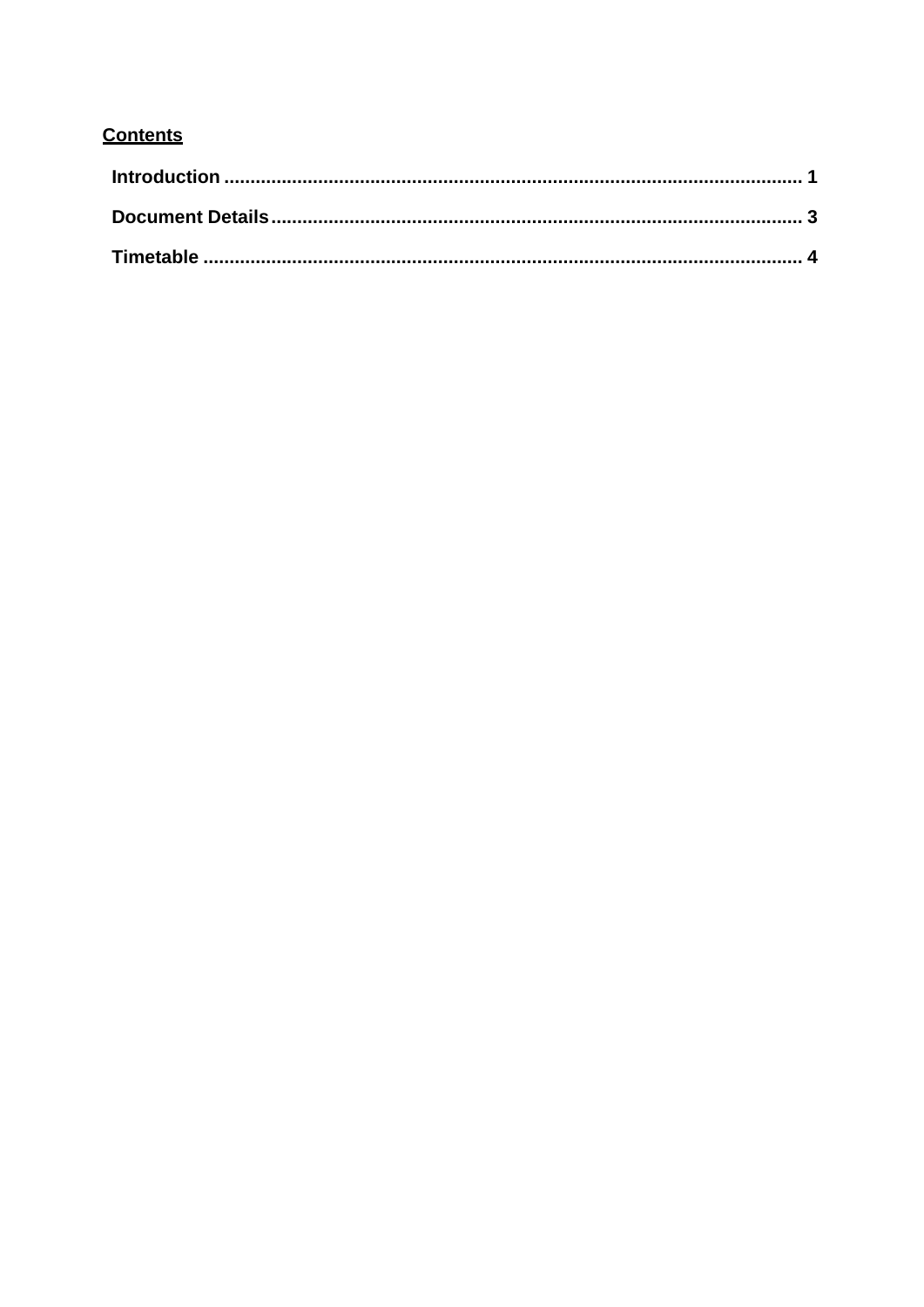#### <span id="page-2-0"></span>**Introduction**

- 1. Local Planning Authorities are required to produce a Local Development Scheme (LDS) in accordance with Section 15 of the Planning and Compulsory Purchase Act 2004 (as Amended by the Localism Act 2011)
- 2. The Act stipulates what the LDS should identify, specifically (at Section 15, subsection (2)) -
	- *(a) the documents which are to be local development documents;*
	- *(b) the subject matter and geographical area to which each document is to relate;*
	- *(c) which documents are to be development plan documents;*
	- *(d) which documents (if any) are to be prepared jointly with one or more other local planning authorities;*
	- *(e) any matter or area in respect of which the authority have agreed (or propose to agree) to the constitution of a joint committee under section 29;*
	- *(f) the timetable for the preparation and revision of the documents;*
	- *(g) such other matters as are prescribed.*
- 3. The previous LDS was adopted in June 2018 to inform the preparation of the Erewash Core Strategy Review. This timetable has been updated following the Covid 19 pandemic and this LDS wholly replaces the previous version
- 4. The adopted Core Strategy was produced in alignment with the Aligned Core Strategies of Broxtowe Borough, Gedling Borough and Nottingham City Councils, as the Borough forms part of the Nottingham Core Housing Market Area.
- 5. Core Strategy 2014 sets out in broad terms where new homes, jobs and infrastructure will go within the Borough. The National Planning Policy Framework requires Local Planning Authorities to review their Local Plans after five years. This took effect on 6 March 2019, resulting in the decision to produce a revised Core Strategy.
- 6. This new LDS therefore covers the period between 2020 and 2022 to incorporate the review of the Core Strategy. The Regulation 18 Growth Options consultation commenced in January 2020 and was initially due to end in April 2020, however this was extended to July as a result of the Covid-19 pandemic.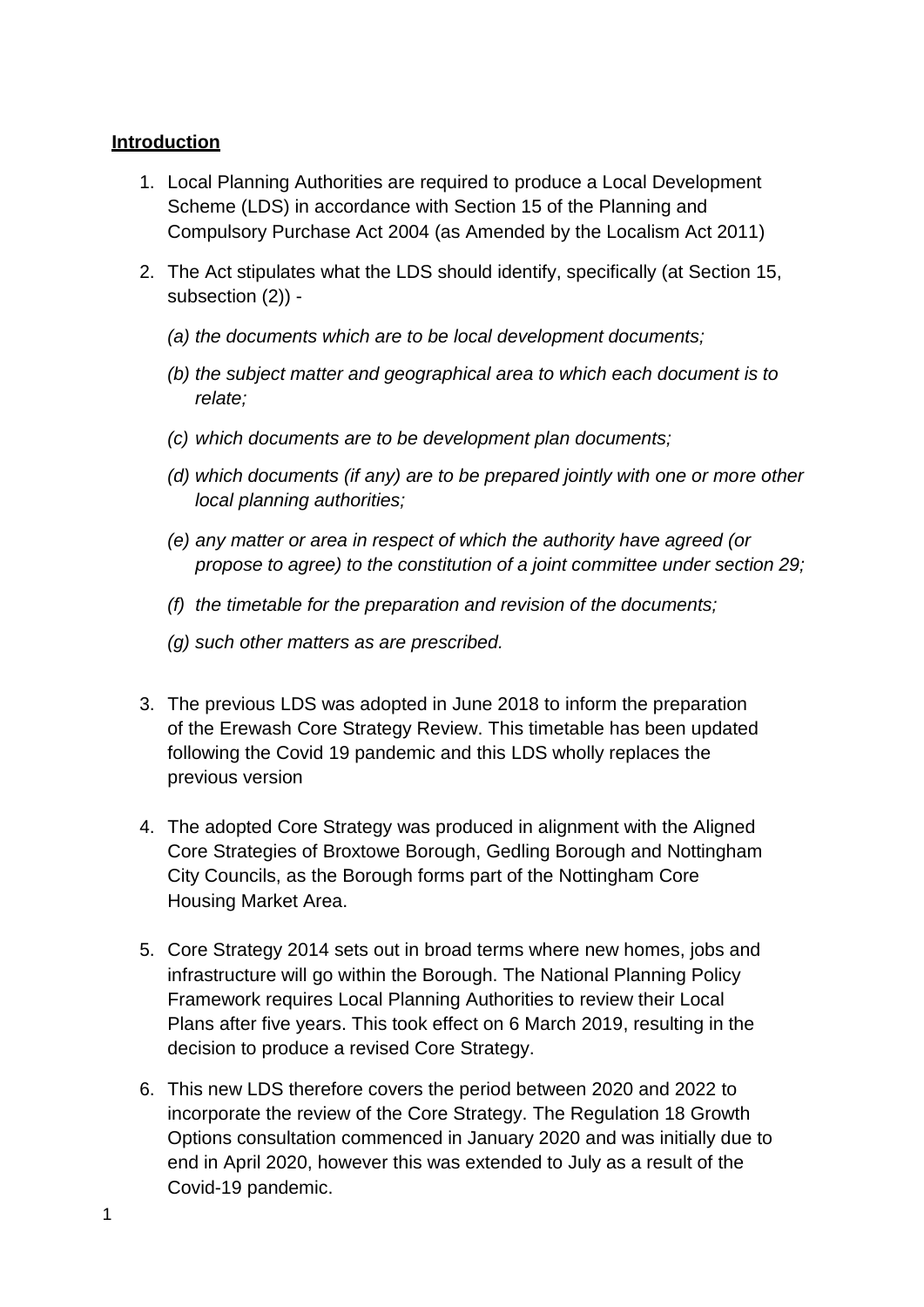- 7. A timeline is set out below. Whilst every effort is made to identify accurate key dates over the course of the LDS timeline, it should be noted that many of the key milestones are subject to external influence, for instance that of the Planning Inspectorate in terms of pre-hearing work and public examinations for example, and scheduled adoptions will be heavily dependent on work and decisions carried out beyond the control of the Borough Council.
- 8. The geographical area for the Core Strategy Review is Erewash Borough, however some of the evidence base for the document will be developed in alignment with other Councils which form part of the wider Nottingham Core Housing Market Area and as such a wider geographical context will influence the formulation ofpolicy.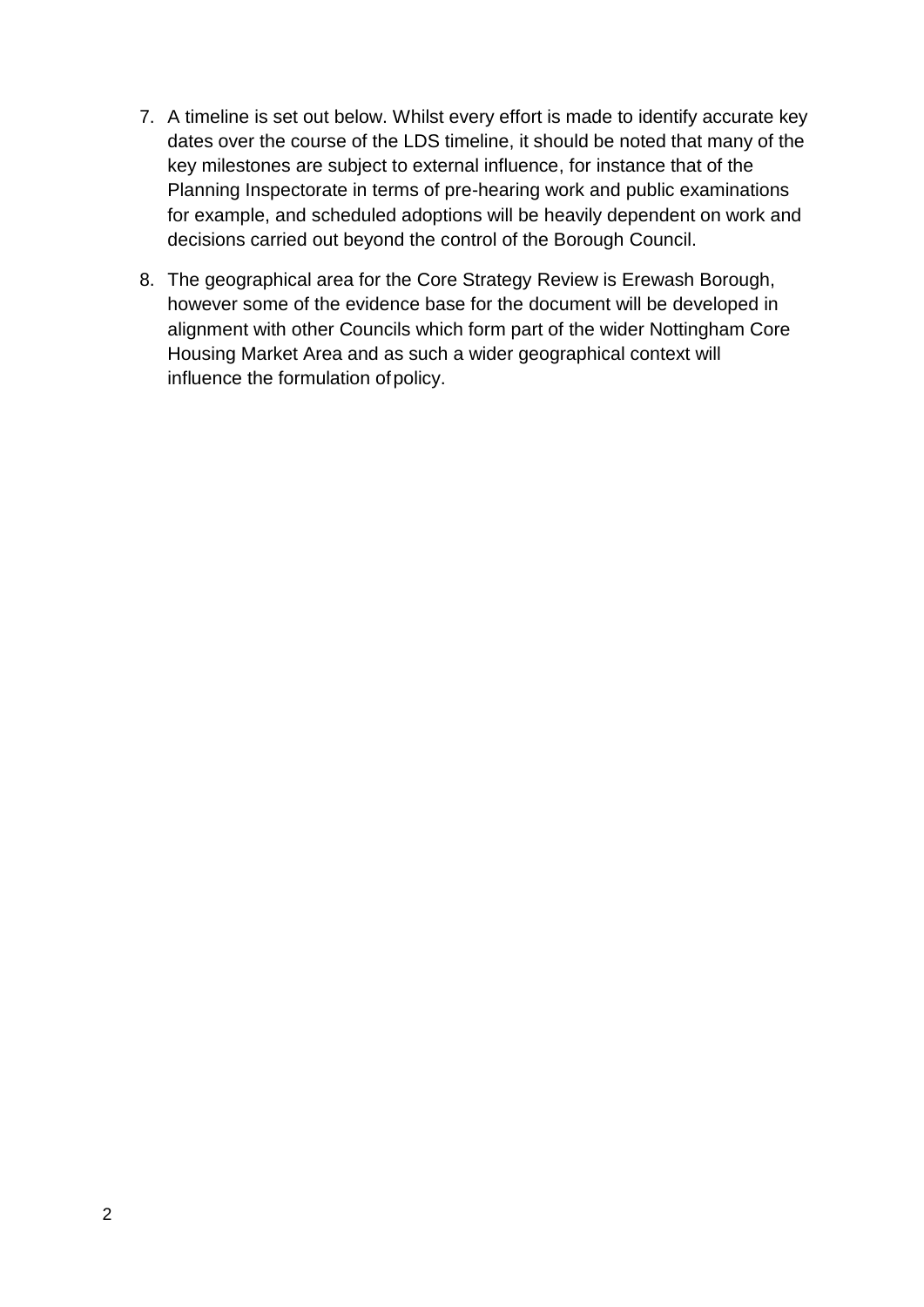### **Document details – Erewash Core Strategy Review**

#### **Status of document**

1. The Erewash Core Strategy Review will be a Development Plan Document.

#### <span id="page-4-0"></span>**Geographic area to which the document relates**

2. The Core Strategy Review will apply to the Erewash Borough geographic area, though some of the evidence base policies will be developed in alignment with other Councils who form part of the wider Nottingham Core Housing Market Area.

#### <span id="page-4-1"></span>**Prepared jointly?**

3. The Core Strategy Review will not be a joint document.

#### **Subject matter of the document**

- 4. The main purpose of the Core Strategy Review will be to set a vision for the future of Erewash as well as broad strategic objectives and key principles. To deliver the vision and objectives, the Core Strategy will contain a set of strategic policies that will cover the following key components:
	- a. Settlement hierachy
	- b. Housing Strategy;
	- c. Employment Strategy;
	- d. Retail Centres Strategy;
	- e. Green Infrastructure Strategy;
	- f. Transport Strategy

#### **Timetable**

5. As detailed in the LDS timetable below, the intended adoption of the Erewash Core Strategy is December 2022